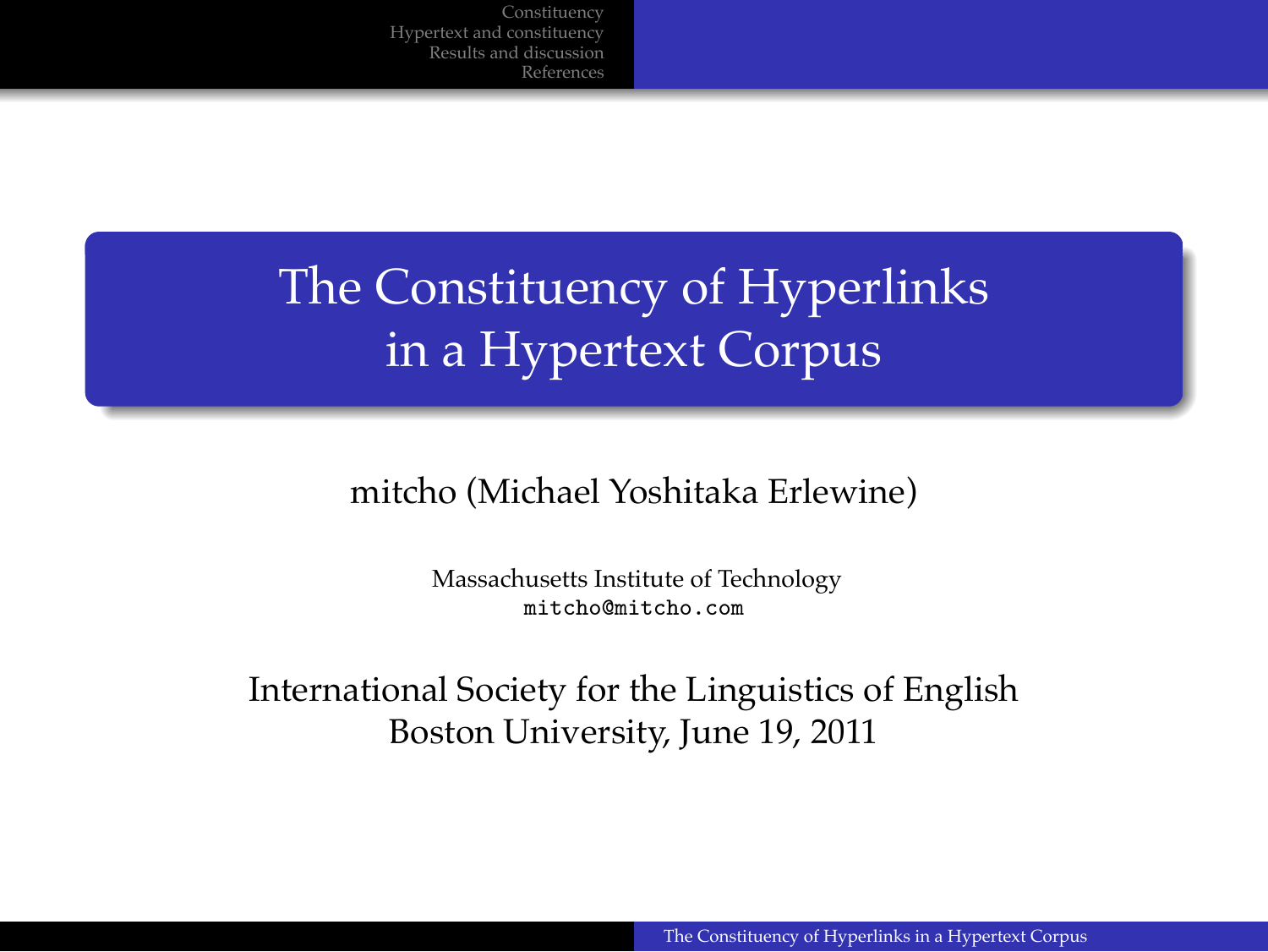Hypertext and constituency Results and discussion

Constituency

References Testing constituency The limits of constituency tests

The generative notion of constituency

The generative notion of constituency

.

- $\bullet$  Certain substrings of sentences form natural units of linguistic import. Such units are called *constituents*.
- Constituents are motivated and verified empirically by converging evidence of different kinds.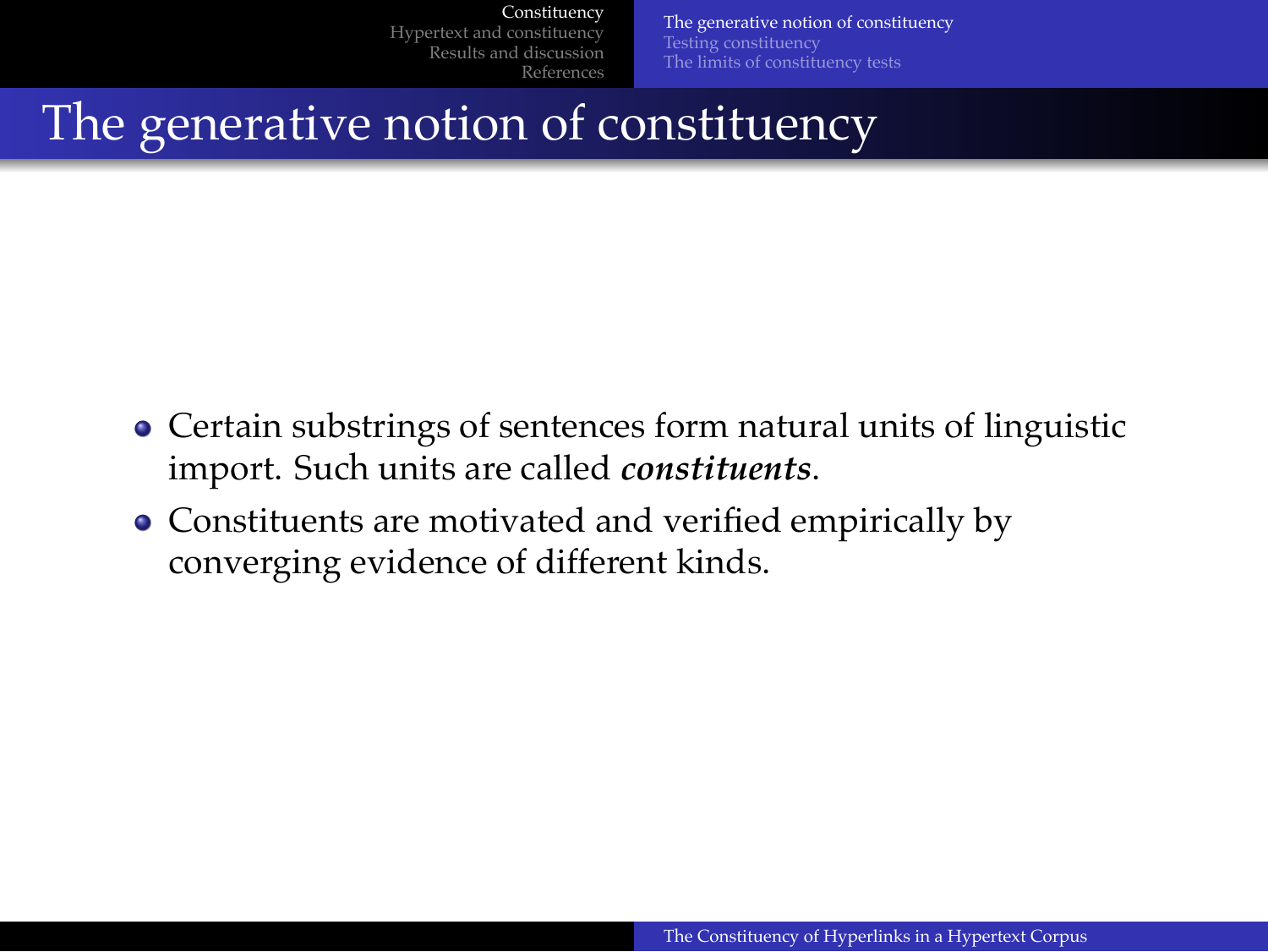Constituency

The generative notion of constituency<br>**Testing constituency**<br>The limits of constituency tests

Constituency tests

.

(1) John ate an old hamburger.

### **Q: Is "an old hamburger" a constituent?**

| a) | Clefting:<br>It's an old hamburger that John ate ______<br>ok!           |  |
|----|--------------------------------------------------------------------------|--|
| b) | Fronting:                                                                |  |
|    | <b>An old hamburger, John ate</b> _______, but a fresh orange, he didn't |  |
|    | ok!                                                                      |  |
| C) | Substitution:                                                            |  |
|    | Mary ate an old hamburger and John ate one too.<br>ok!                   |  |
|    | ("one" = "an old hamburger")                                             |  |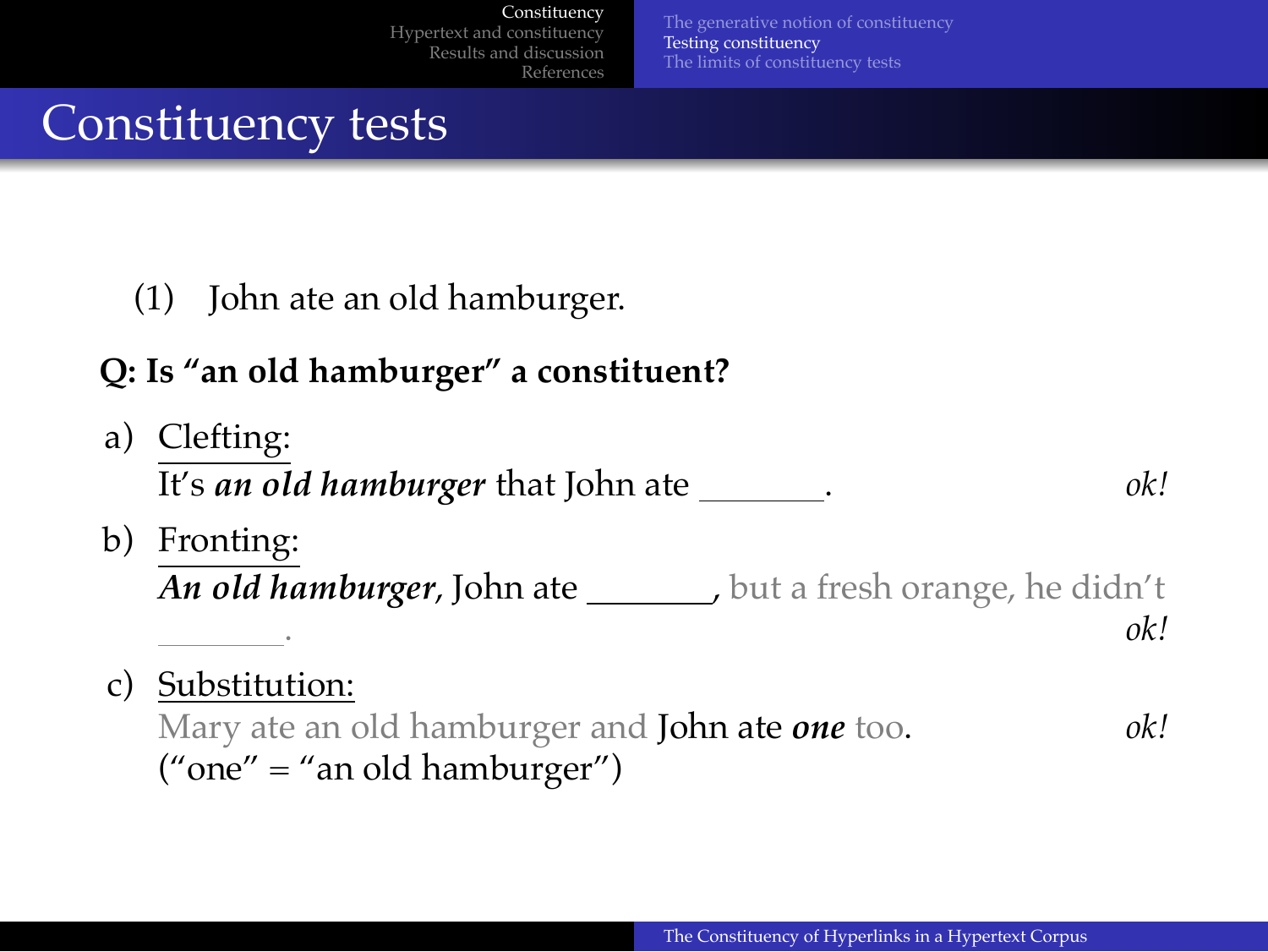Constituency

The generative notion of constituency<br>**Testing constituency**<br>The limits of constituency tests

Constituency tests

.

(1) John ate an old hamburger.

### **Q: Is "ate an old" a constituent?**

| a) | Clefting:<br>It's <i>ate an old</i> that John<br>hamburger.                                                 | no! |
|----|-------------------------------------------------------------------------------------------------------------|-----|
| b) | Fronting:<br>Ate an old, John<br>hamburger                                                                  | no! |
| C) | Substitution:<br>Mary ate an old hamburger and John <i>did</i> sandwich too.<br>("did" $\neq$ "ate an old") | no! |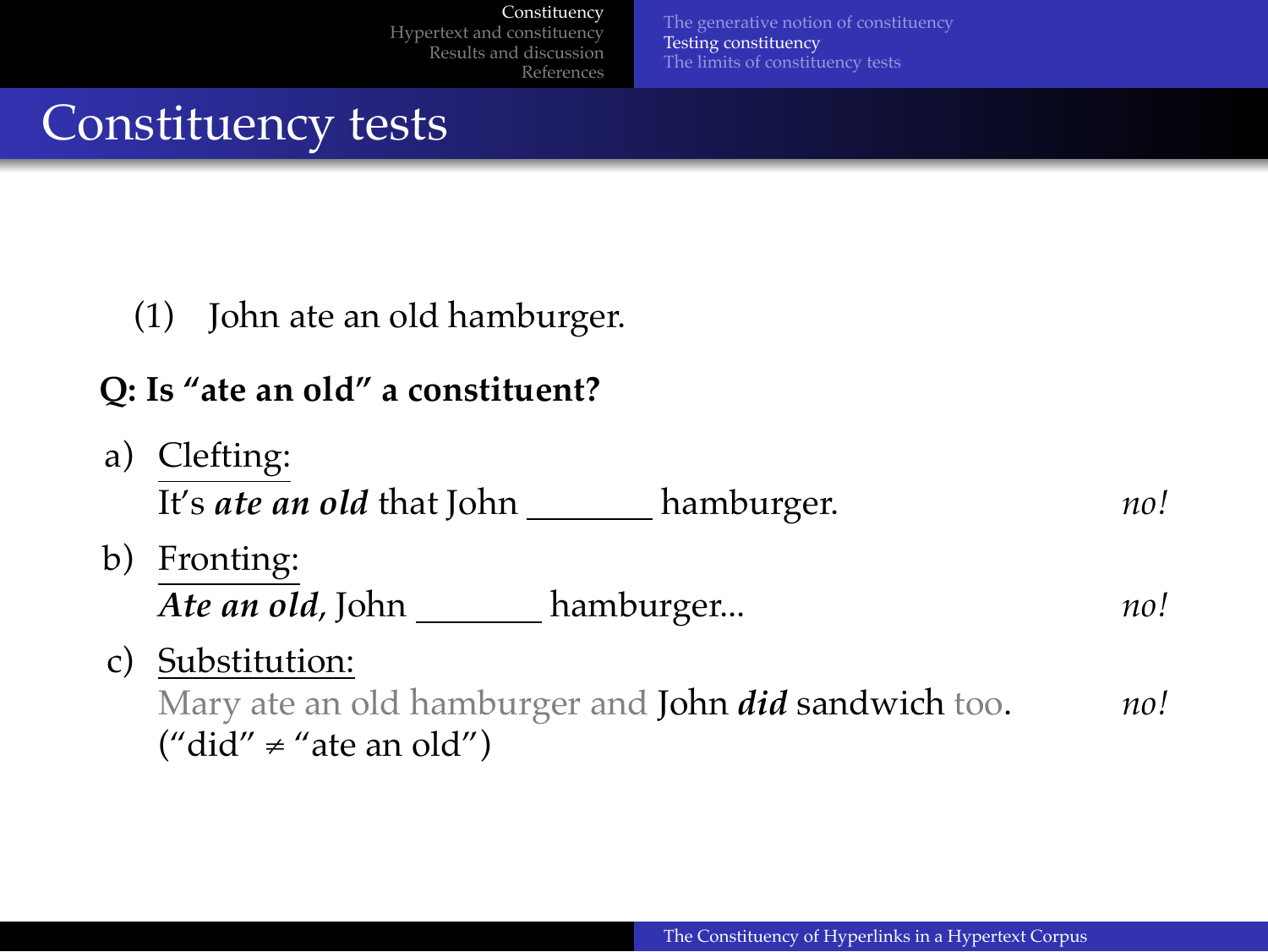

Constituents are organized hierarchically, reflecting a phrase structure grammar:

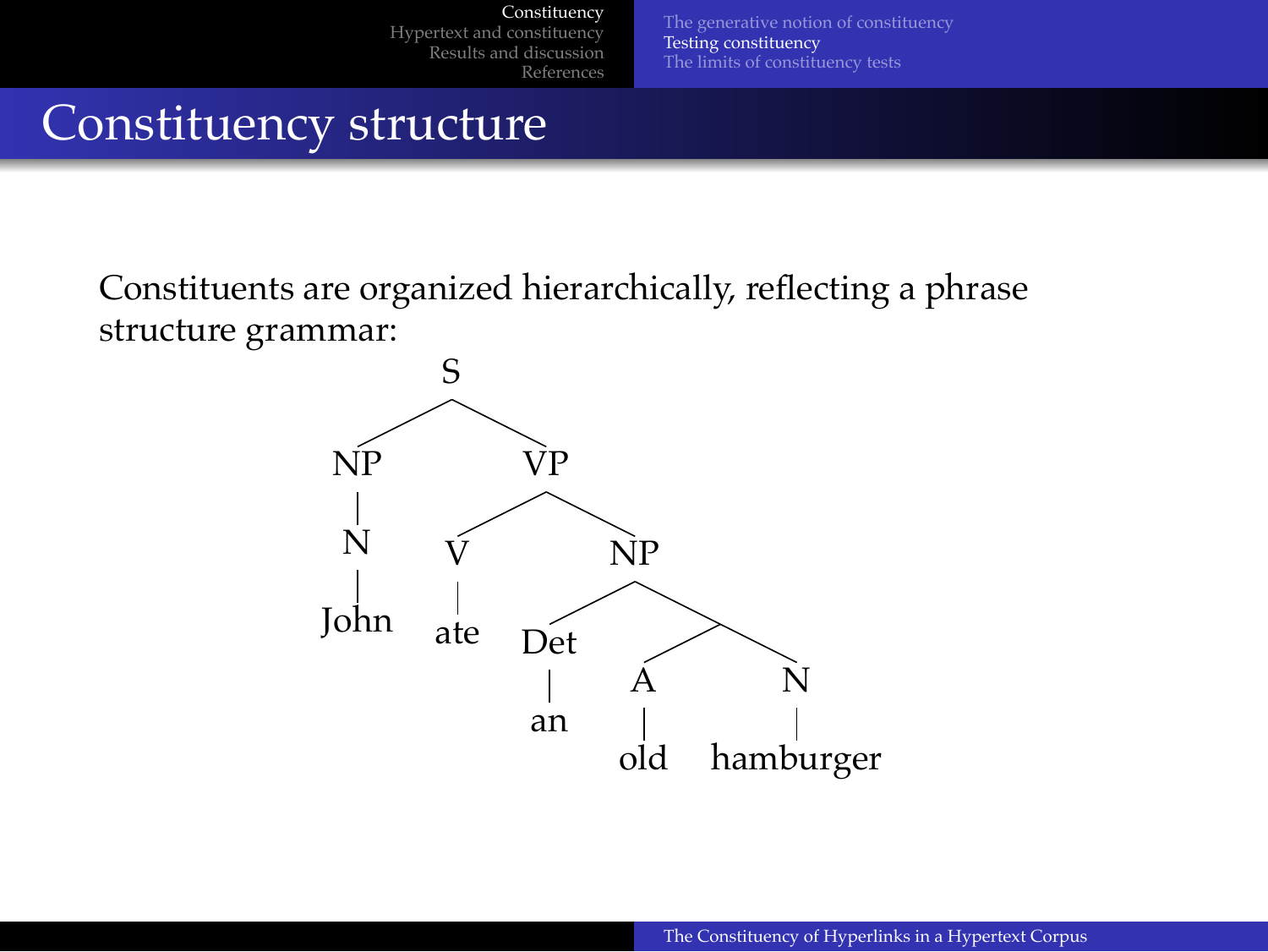The generative notion of constituency<br>**Testing constituency**<br>The limits of constituency tests

. Other converging evidence

Other forms of converging evidence for constituency:

- Pscholinguistic evidence (Fodor et al., 1974, a.o.)
- Compositional semantics which tracks syntactic constituency (though perhaps not always perfectly), following Frege, Davidson, Montague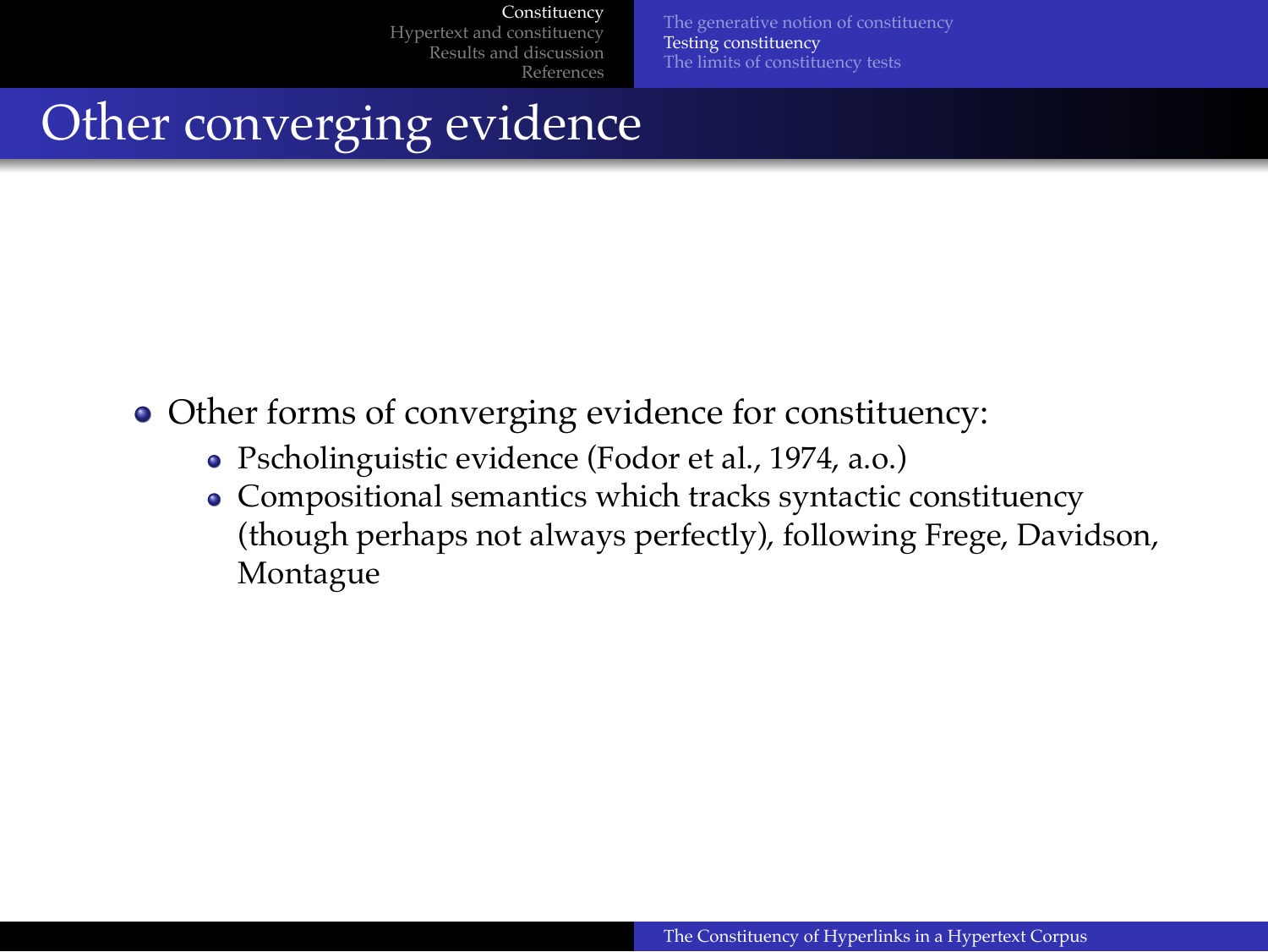Constituency Hyper Results and discussion

Testing constituency The limits of constituency tests

The limits of constituency tests

.

- Unfortunately, in some cases constituency tests may not apply or may yield conflicting results.
- Important proposals exist where constituency is at issue:

References

- Binary branching (Kayne, 1984, a.o.) Branching in phrase structure grammars are always binary, not *n*-ary.
- The DP hypothesis (Abney, 1987) D(eterminers) are the head of what have traditionally been labeled "Noun Phrases," with the D taking the Noun Phrase proper as its complement.
- As such, novel methodologies for constituency verification are welcome.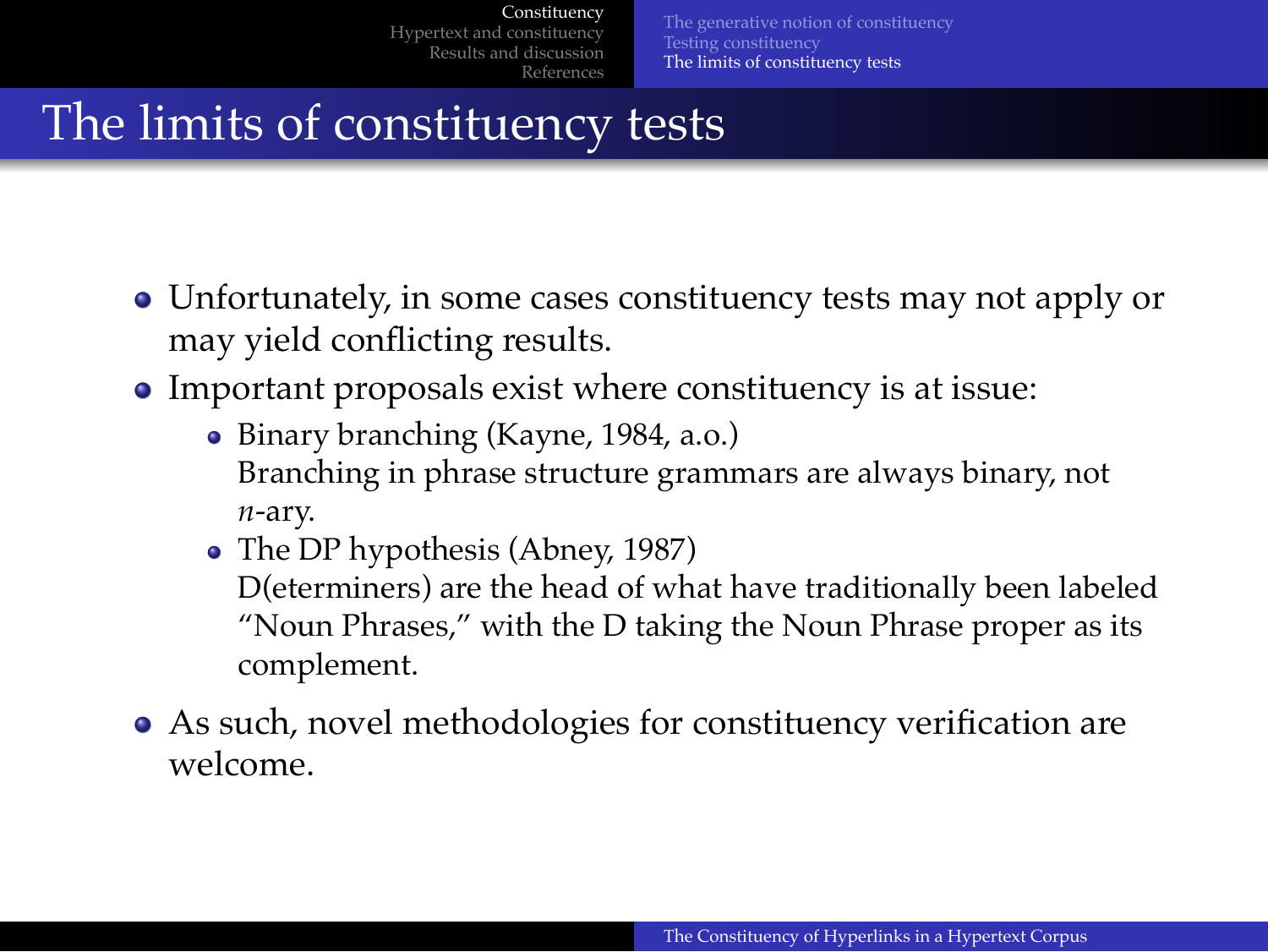Observation and goals Methodology

## . Hypertext and constituency

#### Observation:

Not just *any* substring of sentences can be turned into *hyperlinks*. Potential candidates seem to be rule-governed in some way.

http://metafilter.com/85556:



- The text "in the fight agree" is not a syntactic constituent.
- Upon closer inspection, it turns out this is actually two links:
	- (4) ... and those in the fight agree.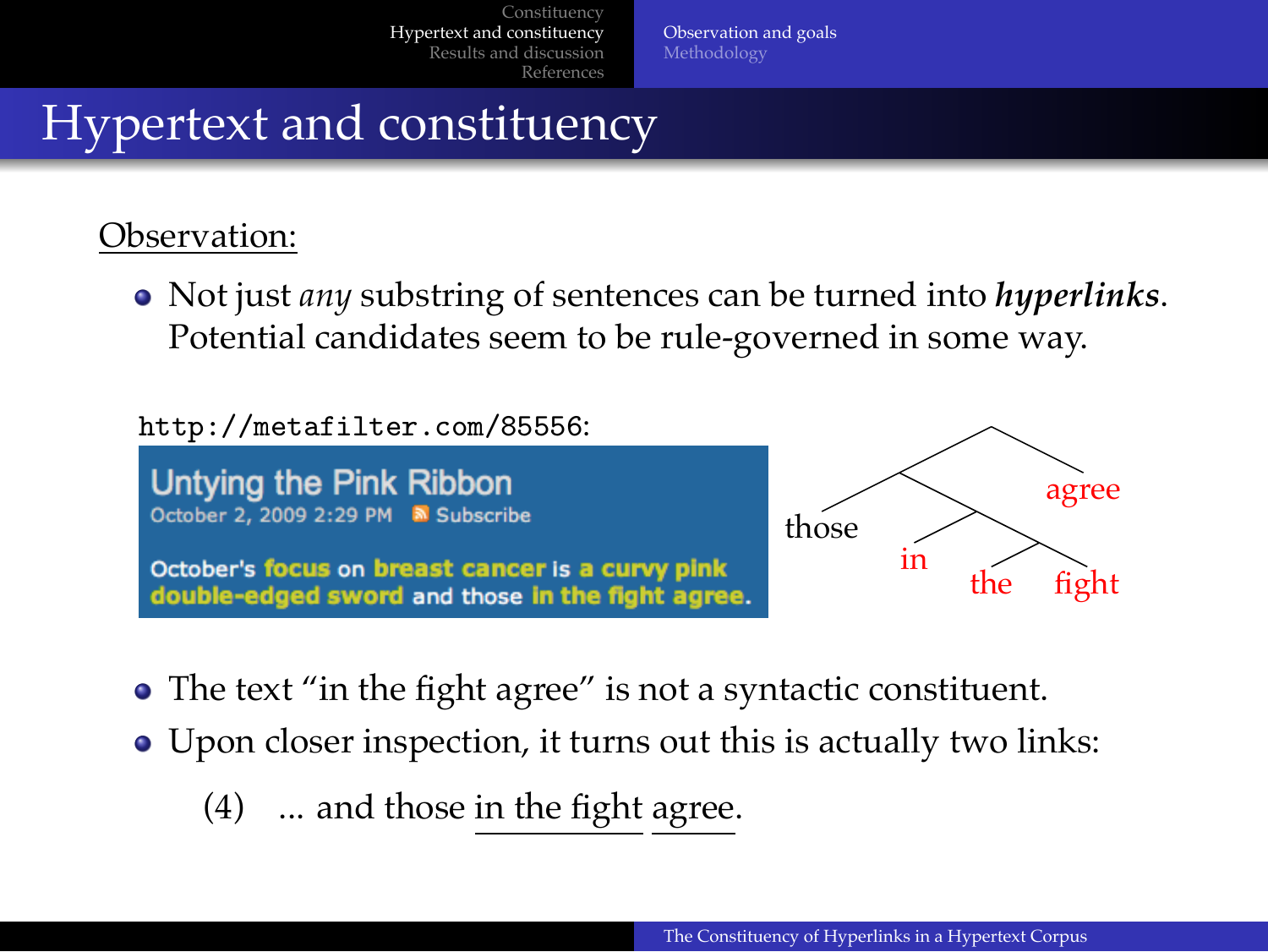## Goals

<sup>1</sup>. Test to what extent hyperlinks reflect the constituent structure of their host sentences.

Observation and goals Methodology

**☞** *Strong correlation!*

<sup>2</sup>. Present a novel class of linguistic data, non-constituent links, for further study.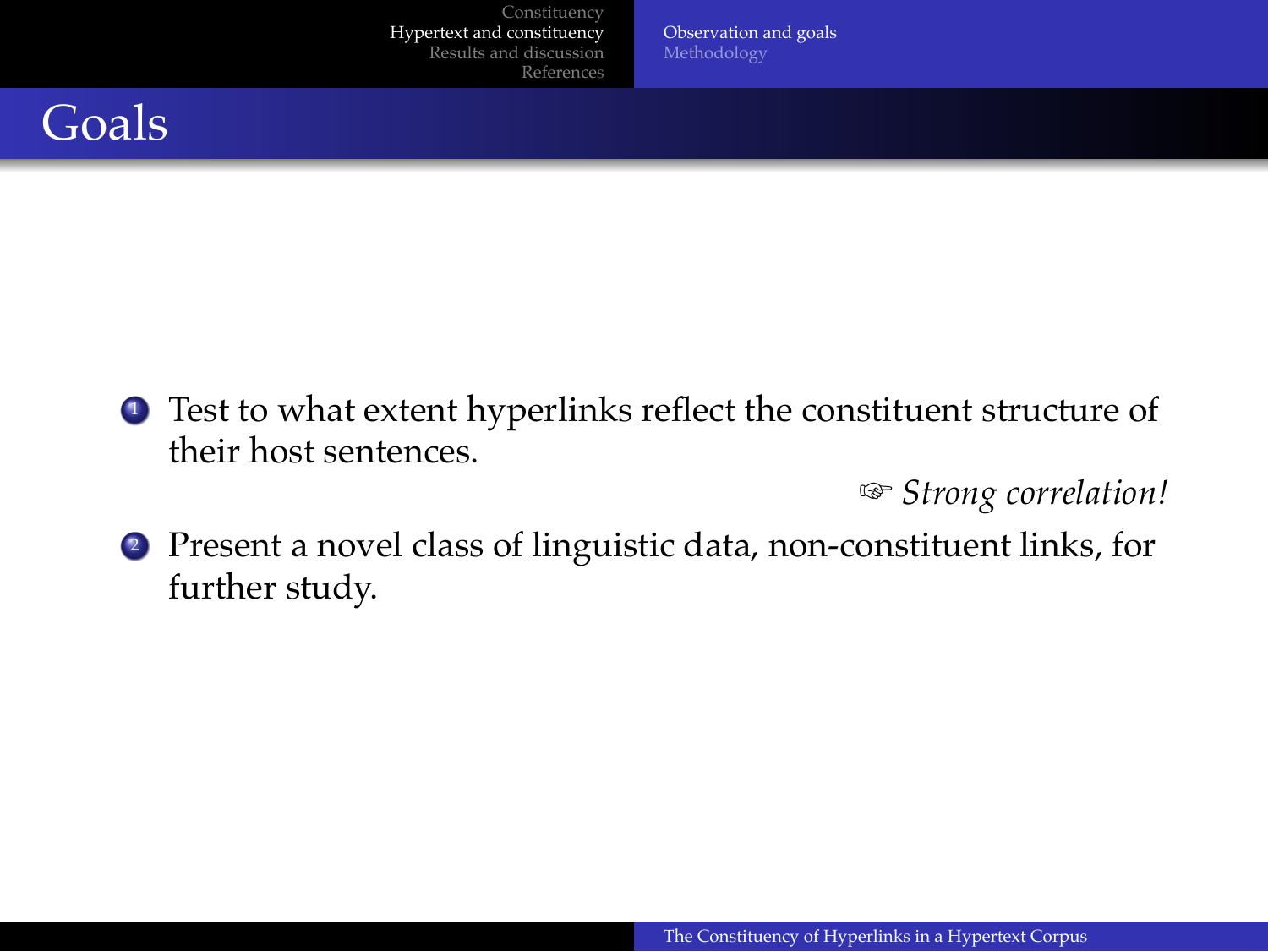. A common insight: Spitovsky et al. (2010)

- A connection between HTML markup and dependencies
- Unsupervised grammar induction of a dependency-based parser (Klein and Manning, 2004) on a hypertext corpus, with constraints limiting dependencies from within each markup region

Observation and goals Methodology

- 5% improvement over previous state-of-the-art
- But only minimal discussion of what kinds of linguistic objects hyperlinks are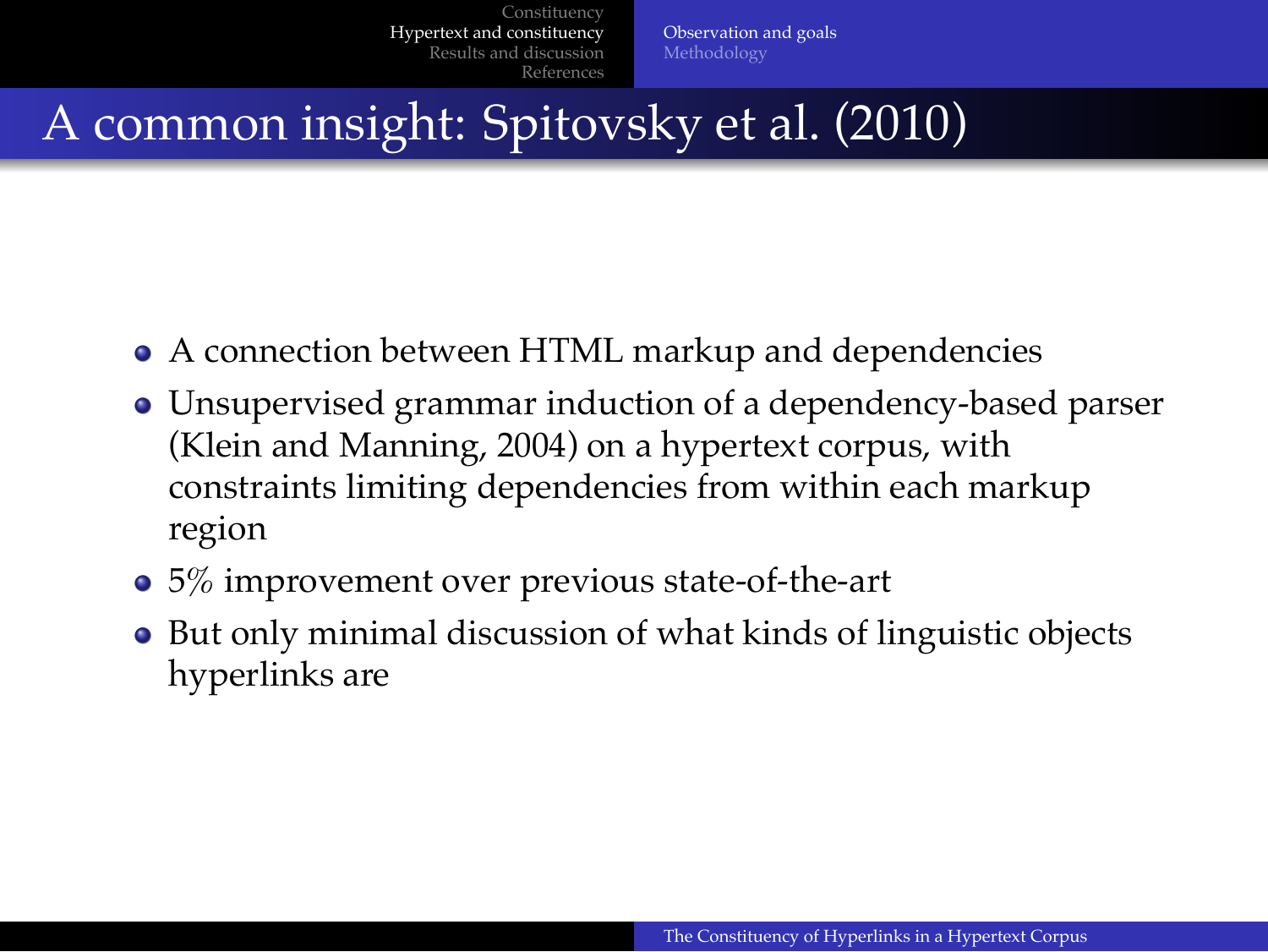## . Methodology

#### Corpus:

MetaFilter (http://metafilter.com), a large, link-rich website. Currently about 100,000 "entries."

Observation and goals<br>**Methodology** 

5.7m words, 375k human-annotated links.

#### Evaluation:

- Statistical parsing in lieu of manual coding, as a first approximation
- Parse the entry texts using the Stanford Parser (Klein and Manning, 2003) trained primarily on the Wall Street Journal section of the Penn Treebank (PTB; Marcus 1993).
- Find the subset of the parse tree that corresponds to the link.
- Check if this is a constituent.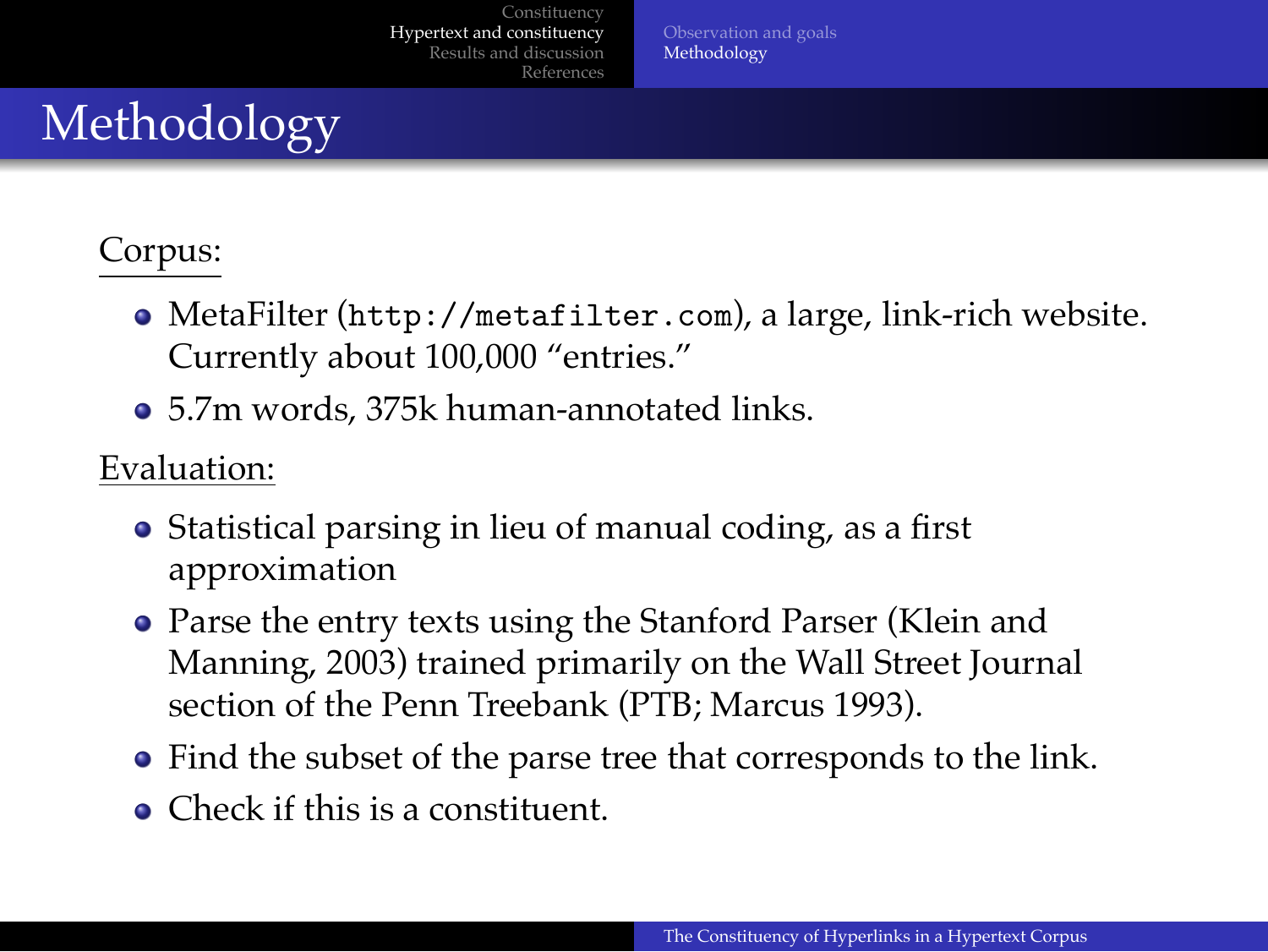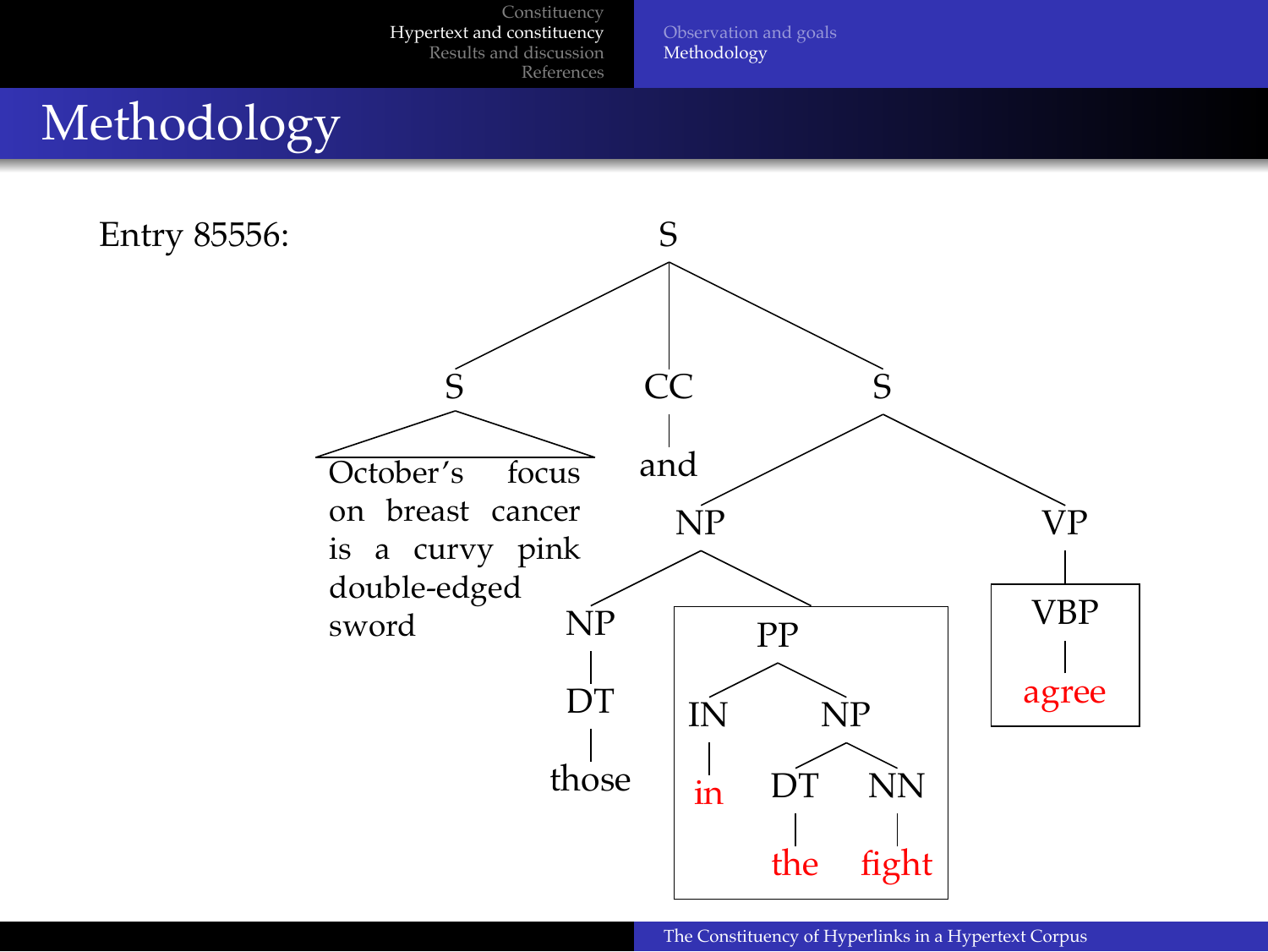### Results

.

A work-in-progress metric:

**76.2%** of all hyperlinks in the corpus are constituents.

This value is after one type semi-supervised correction of noun phrase structure.

Results

Grammatical sensitivity Non-constituent links

- "Out of the box": 72%
- Choosing random subsentences (null hypothesis) we would expect *≈*27.6% constituency.
- Preliminary sampling and manual coding indicates an overwhelming number of false negatives.

Average number of words per sentence: 15.658 (*≈* 16) P(link being constituent in 15-word sentence) = constituents in 15-word sentence =  $\frac{15+15-1}{\binom{15}{2}} = \frac{29}{105} = 27.6\%$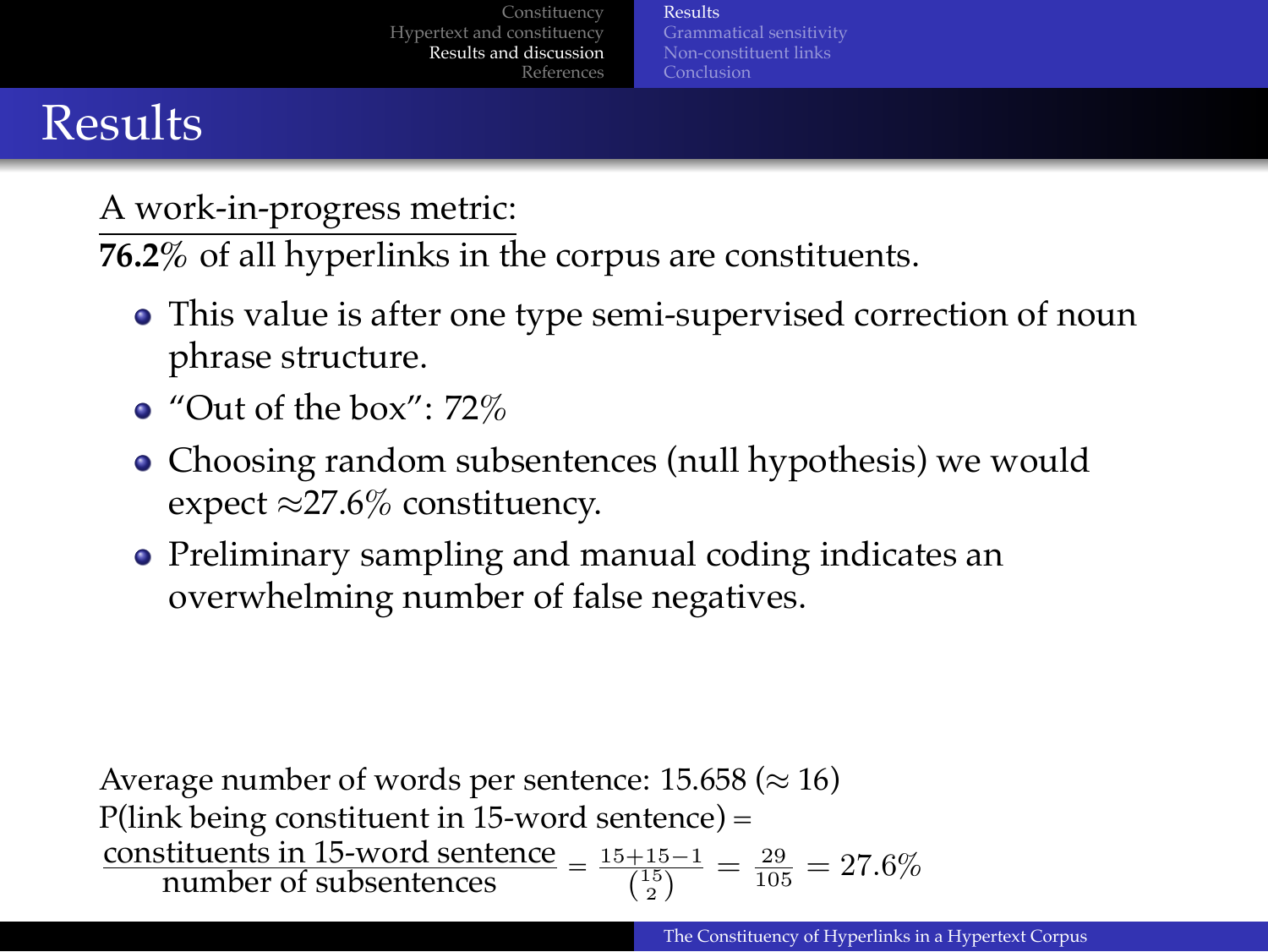### Sources of error: *n*-ary branching

.

- The Stanford Parser trained on the PTB produces *n*-ary branching structures (5a).
- A common configuration tagged by this methodology as a "non-constituent" are noun phrases missing their Determiners.

Results

Grammatical sensitivity Non-constituent links



- In a modern syntax following Abney's (1987) DP hypothesis, "\$800 Aeron chair" would actually be a constituent (5b).
- This source of error has been adjusted for.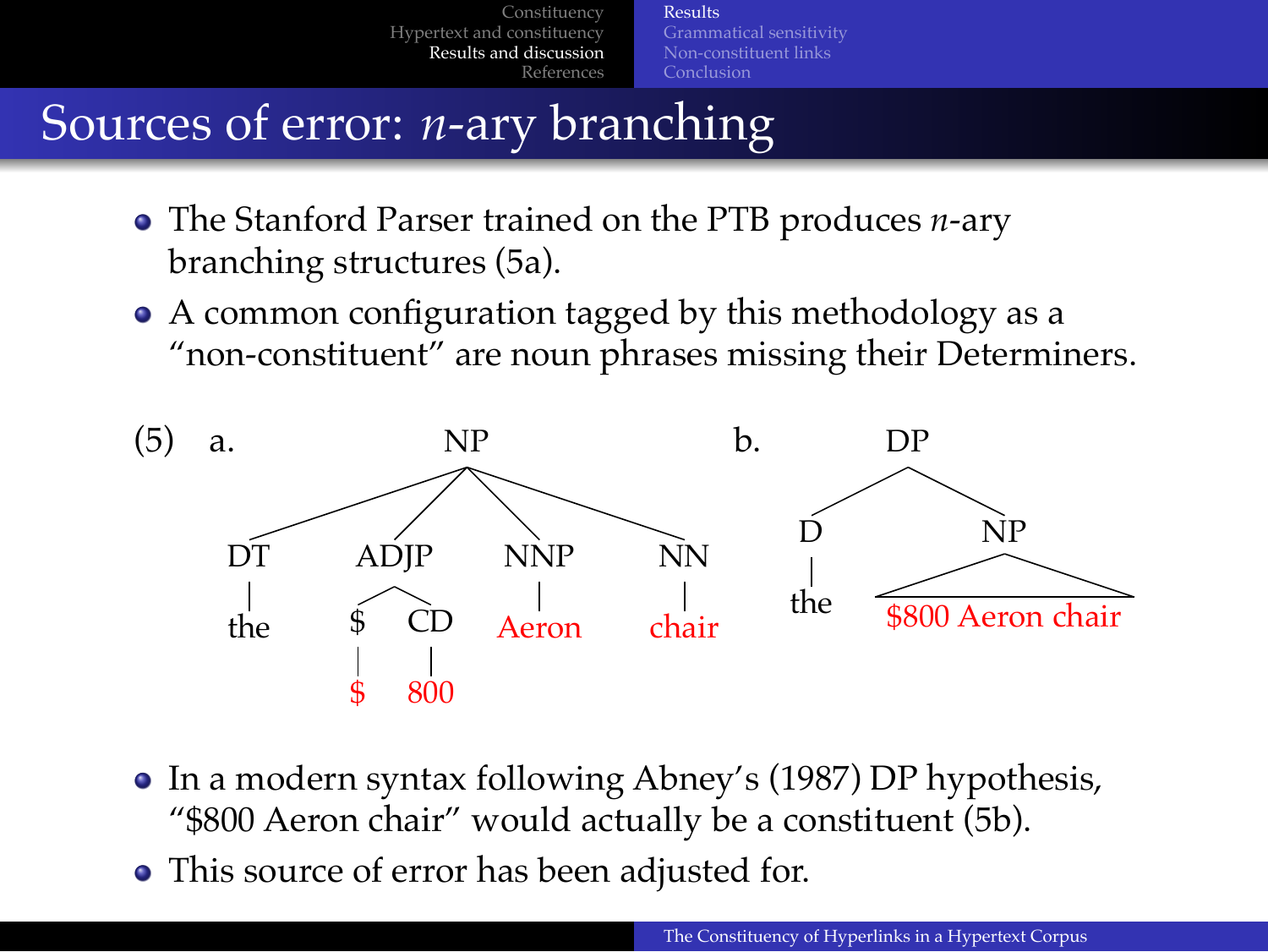References

Results

Grammatical sensitivity Non-constituent links

# Types of links by POS

.

Lowest node dominating all of the link:

| POS         | N      | %       |
|-------------|--------|---------|
| NP          | 150458 | 39.9986 |
| S           | 46434  | 12.3443 |
| NNP         | 30651  | 8.1484  |
| VP          | 25487  | 6.7756  |
| NΝ          | 25173  | 6.6921  |
| NNS         | 12739  | 3.3866  |
| Н           | 11228  | 2.9849  |
| RB          | 7703   | 2.0478  |
| CD          | 7201   | 1.9144  |
| <b>PRN</b>  | 6527   | 1.7352  |
| <b>FRAG</b> | 5409   | 1.4380  |
| PP          | 4312   | 1.1463  |
|             |        | ا>      |

- Over 58% nominal
- Spitovsky et al. (2010) found 74.5% to be nominal using the same metric, but with a different corpus.
- 12.3% sentential, 6.8% verb phrase-level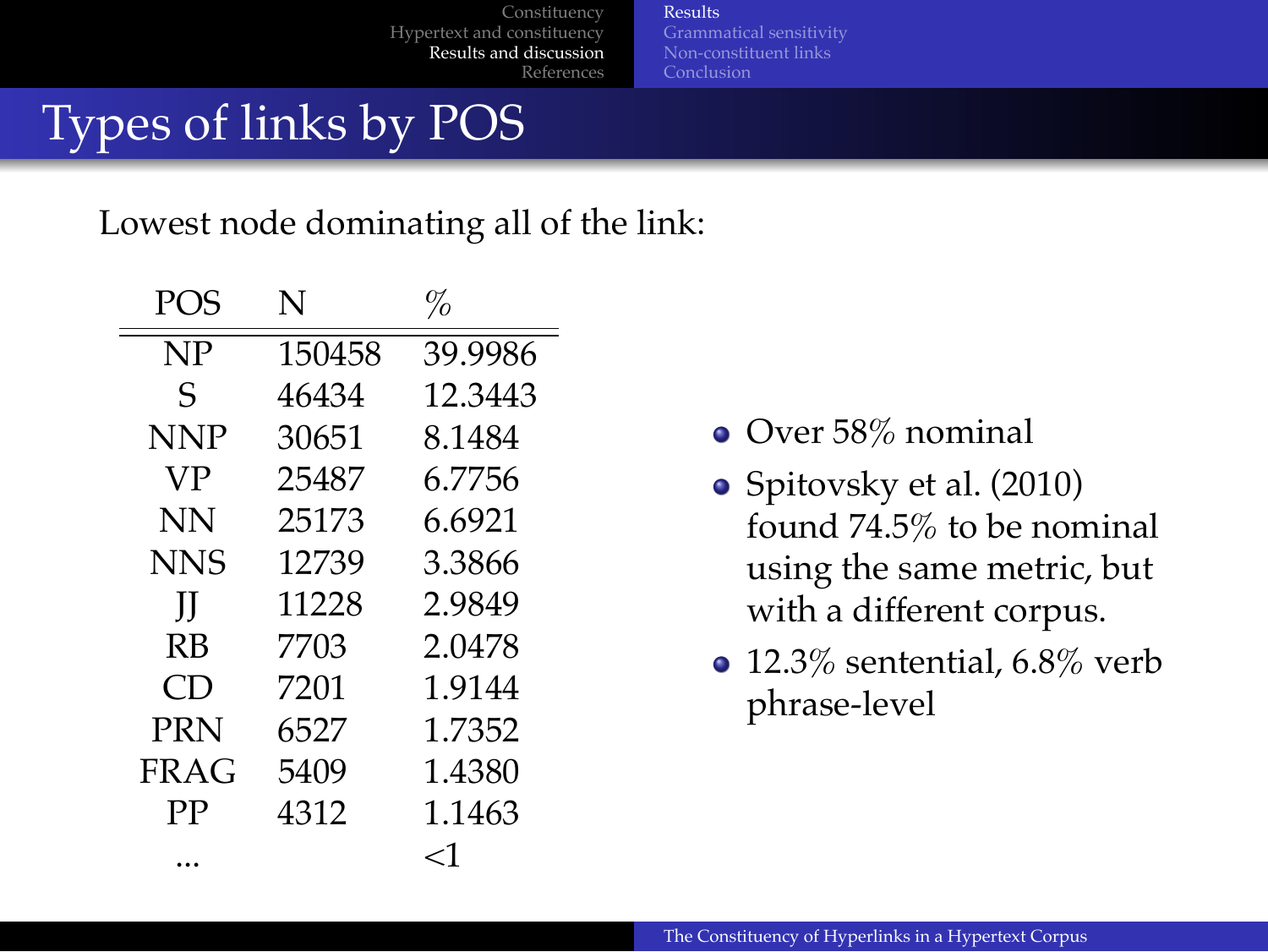. A typology of "non-constituents"

Links deemed to be "non-constituents" by this methodology are then categorized in terms of what material is missing which, if included, would result in a constituent.

Results

Grammatical sensitivity Non-constituent links

(6) A Virginia jury has [found Ahmed Omar Abu Ali [guilty of terrorism related crimes]]. 46912 *⇒* Missing: PP after the link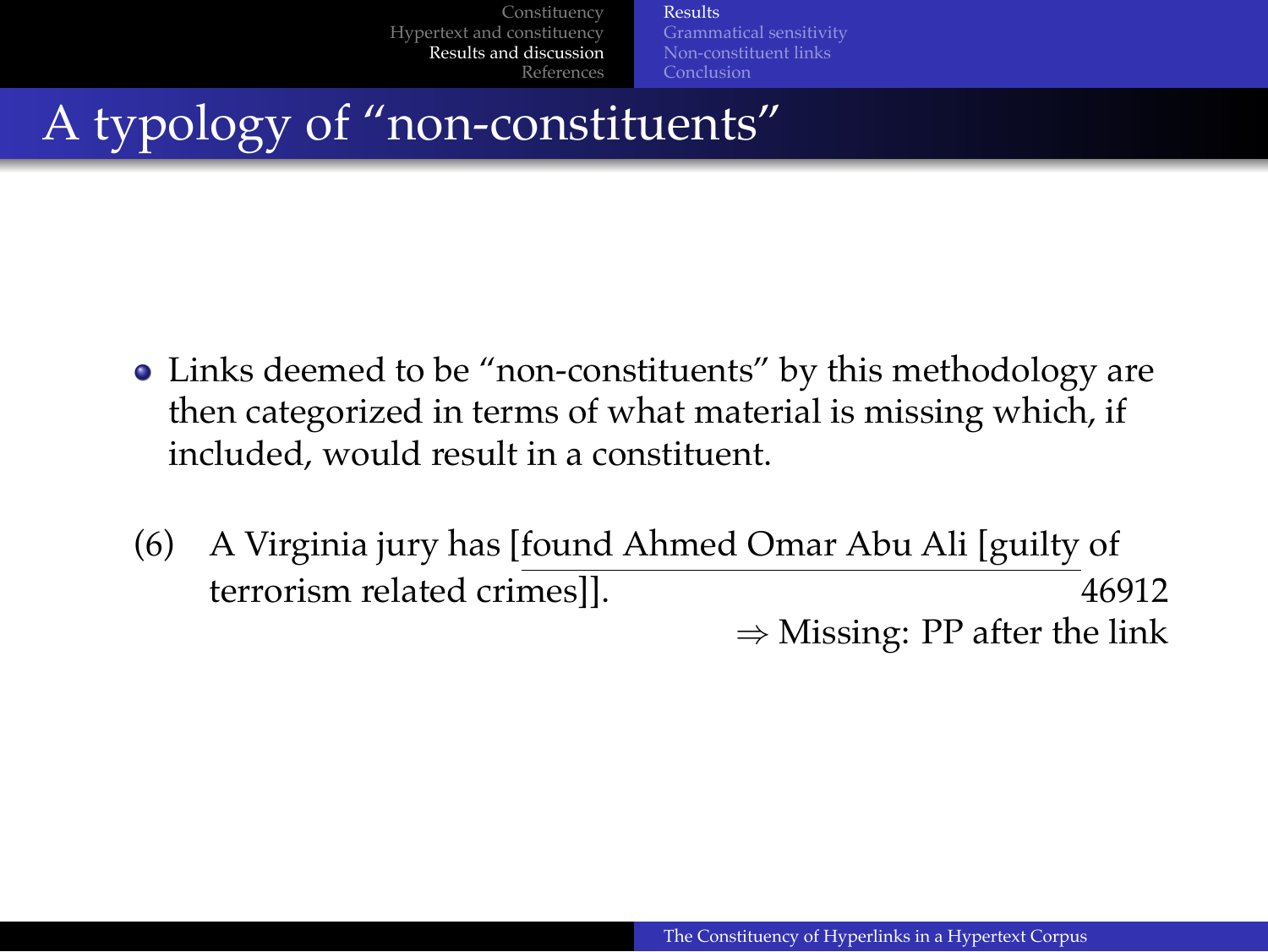Grammatical sensitivity Non-constituent links

# . A typology of "non-constituent links"

### **Missing nodes from links classified as "non-constituents":**

Results

| category    | position | N    | %      |
|-------------|----------|------|--------|
| PP          | after    | 9166 | 12.17% |
| DТ          | before   | 8850 | 11.75% |
| NP          | after    | 6173 | 8.19%  |
| <b>PRN</b>  | after    | 4834 | 6.42%  |
| <b>SBAR</b> | after    | 4571 | 6.07%  |
| Ш           | before   | 4118 | 5.47%  |
| <b>NNP</b>  | after    | 3602 | 4.78%  |
| <b>NN</b>   | before   | 3286 | 4.36%  |
| CC          | after    | 2999 | 3.98%  |
| <b>NNP</b>  | before   | 2963 | 3.93%  |
| VP          | after    | 2859 | 3.79%  |
|             |          |      |        |

• But it cannot just be that certain linguistic units in certain positions (PPs on the right) tend to be left off...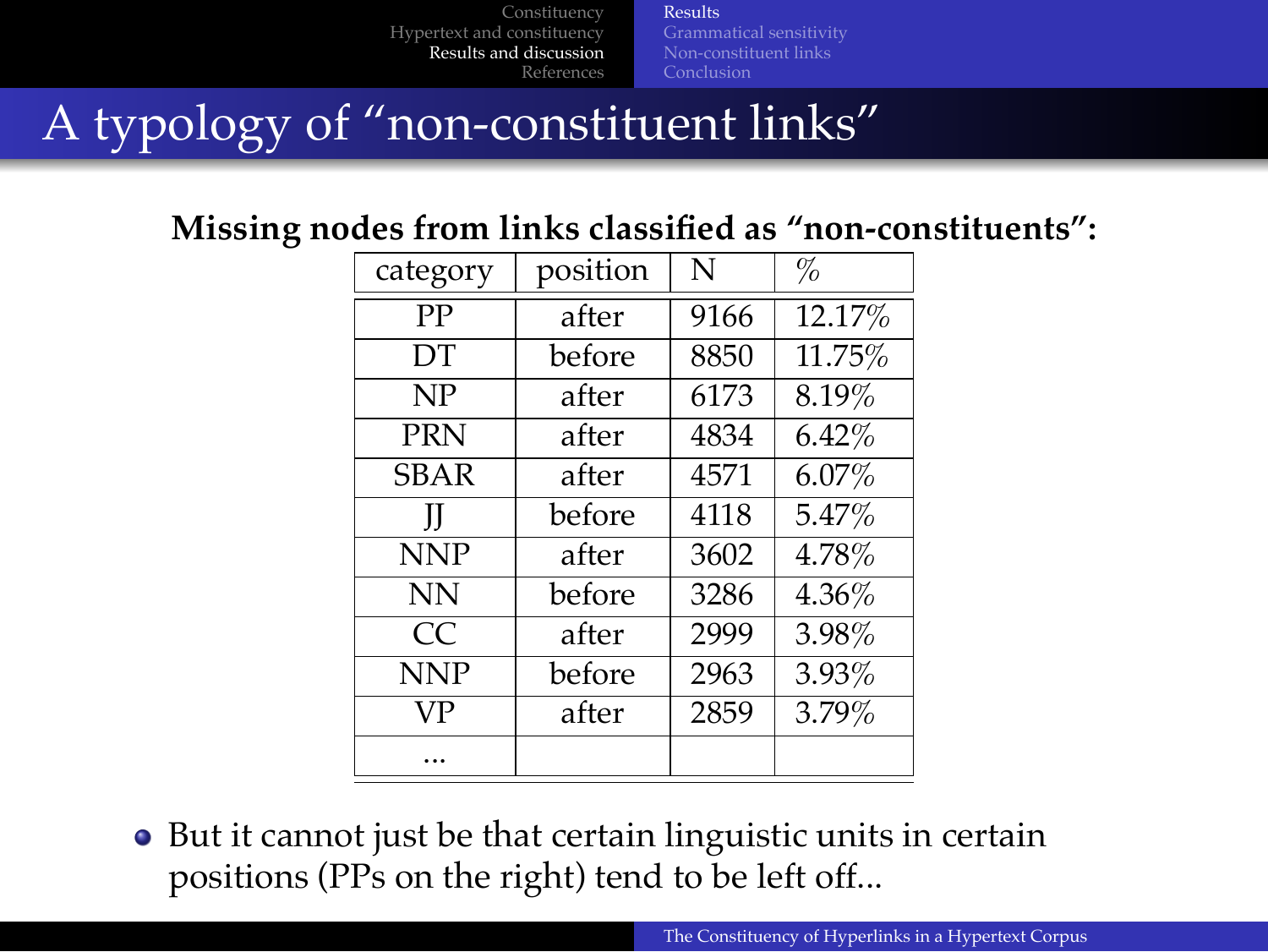. Grammatical sensitivity

- Consider the frame "V NP PP."
- If V transitive, PP adjunct. If V ditransitive, PP argument.
- Identical structure via the Stanford/PTB parser:



Grammatical sensitivity

The *n*-ary branching structure may again lead to false negatives.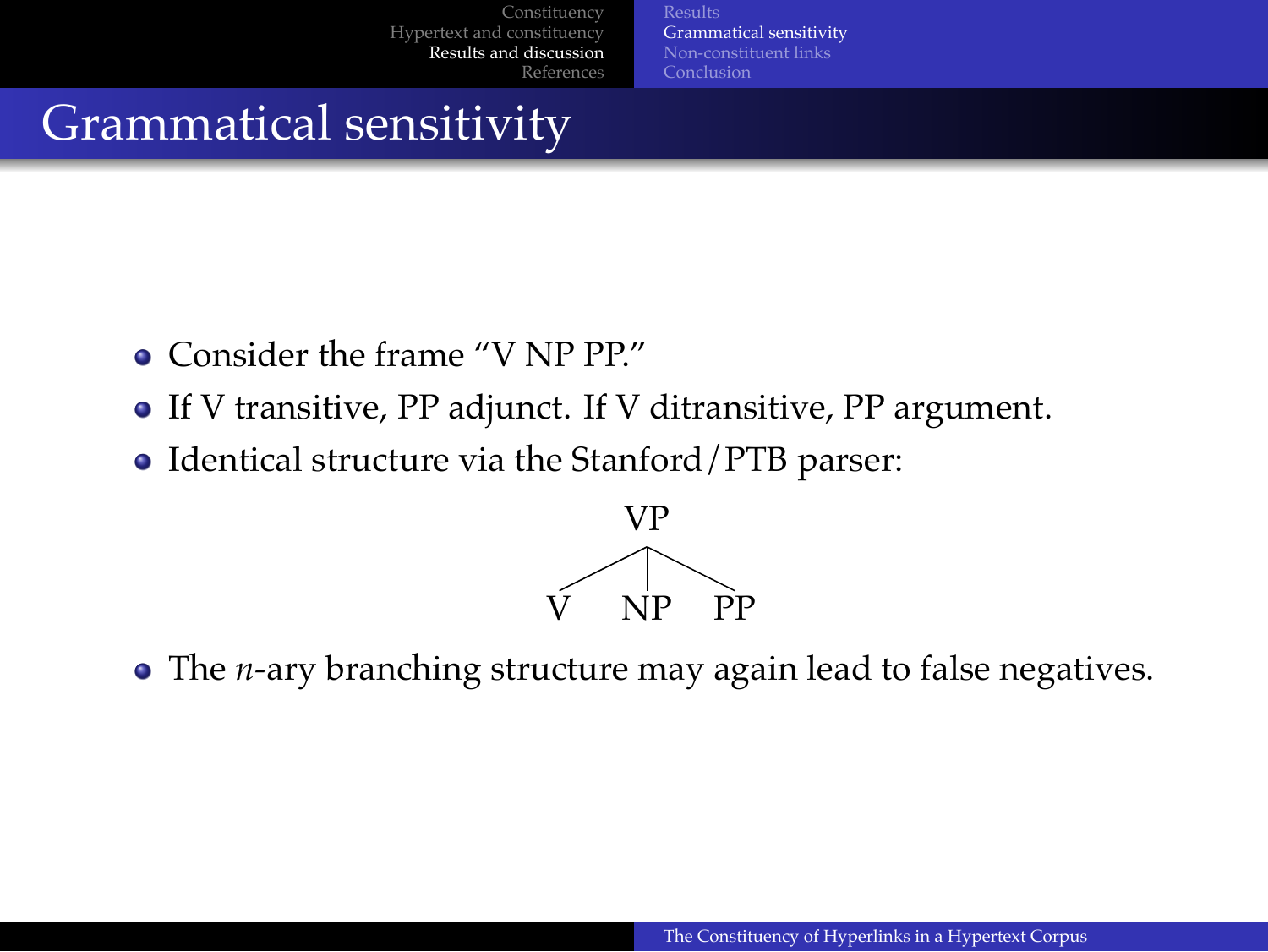### "V NP PP"

.

A more modern syntactic theory would structurally distinguish the two PPs:<sup>1</sup>

Results Grammatical sensitivity Non-constituent links



#### Predictions:

- $\bullet$  Linking "V NP PP" should entail that the PP is an adjunct.
- $\bullet$  Linking "<u>V NP PP</u>" but not "<u>V NP</u> PP" indicates that the V is ditransitive.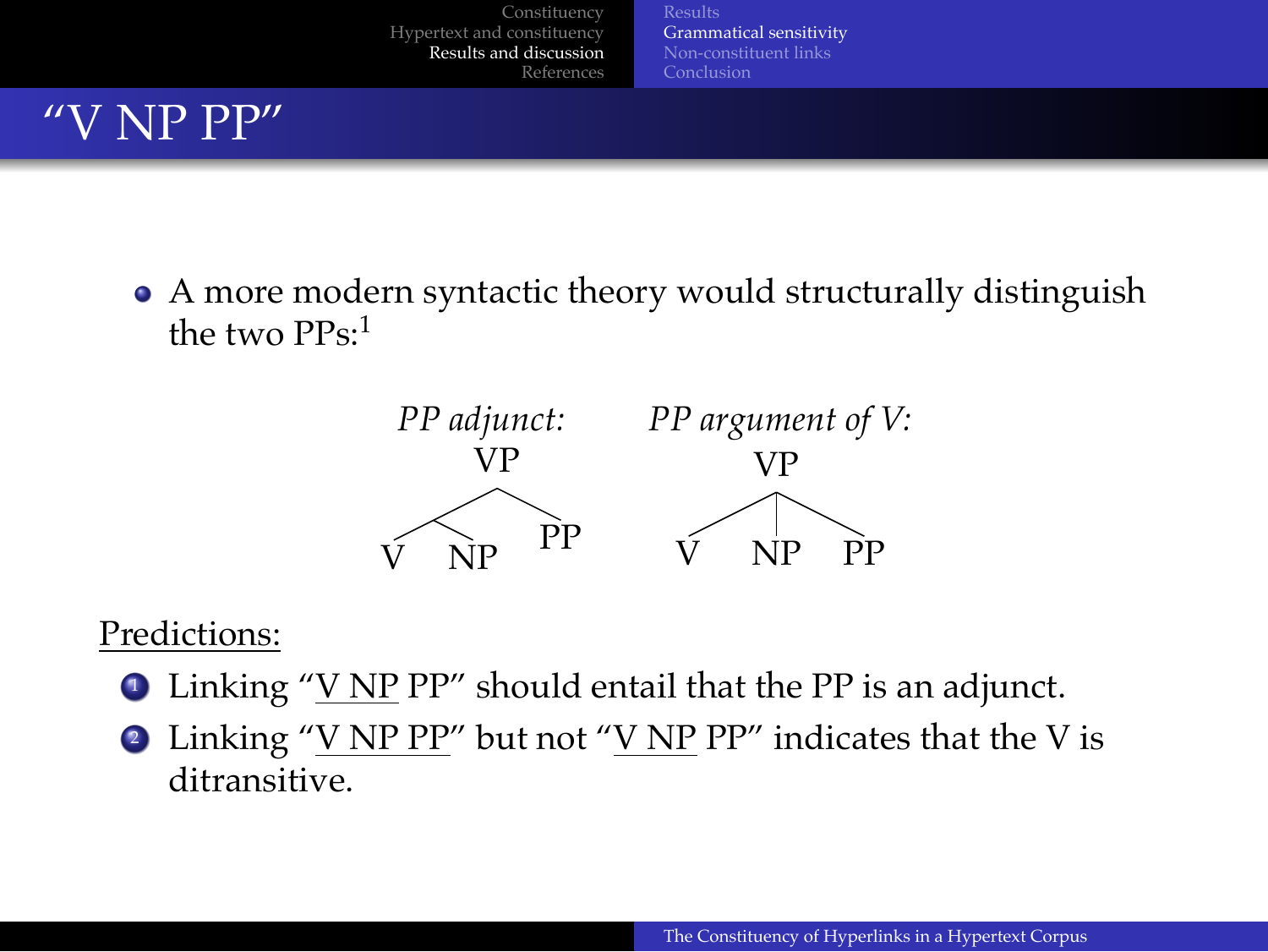Constituency Hypertext and constituency Results and discussion References Results Grammatical sensitivity Non-constituent links "V NP PP"



.

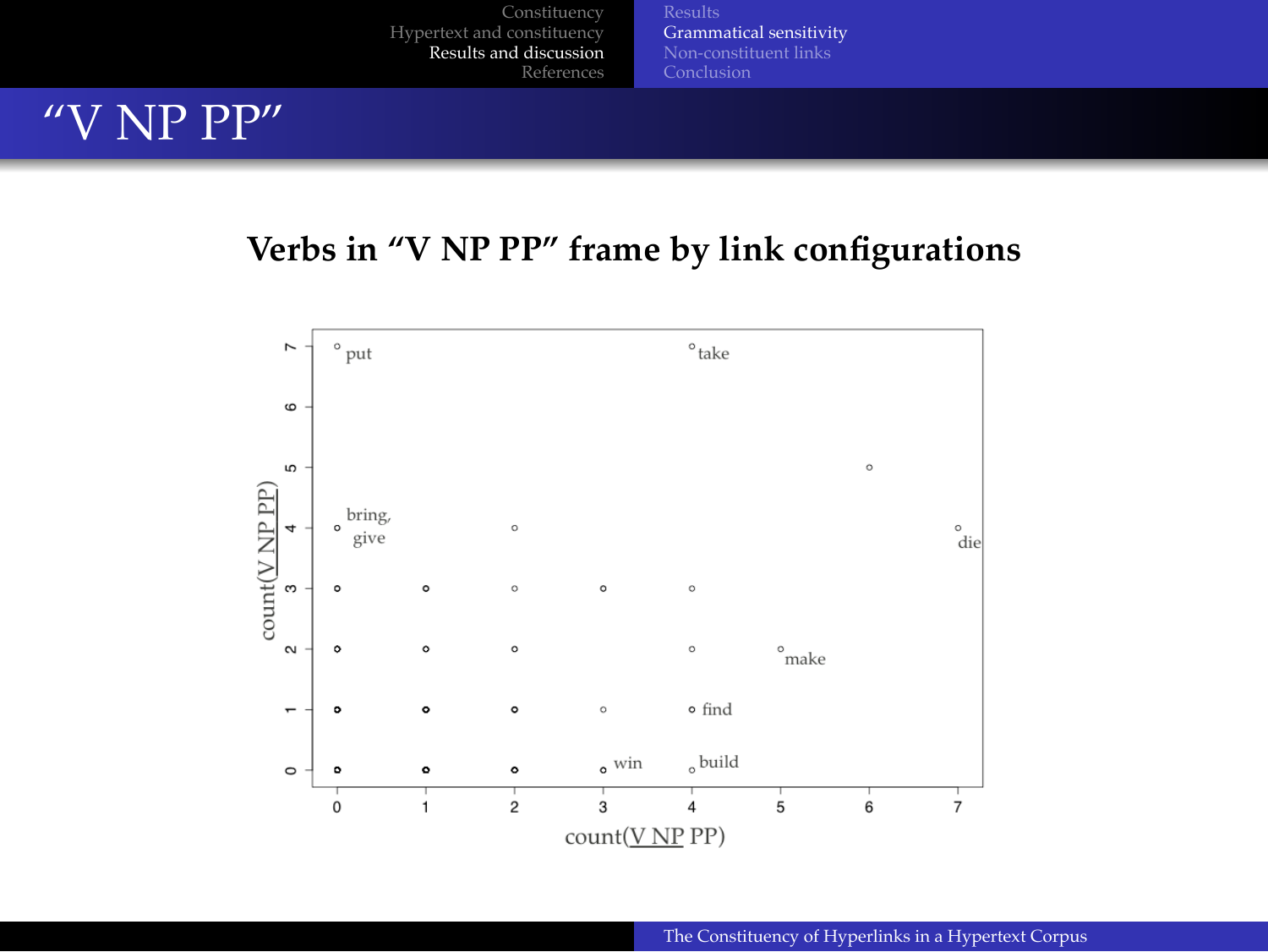### . Non-constituent links

- Legitimate non-constituent links exist:
- (7) ...the NY Times reports that the F.D.A. is cracking down. 21196

Results Grammatical sensitivity Non-constituent links

- (8) If you're going to kill off an entire section of a newspaper and fire all of the staffers who work there, it's probably a good idea to get the Twitter password first. 87944
- Intuitively:
- (8') \* ...kill off an entire section of a newspaper and fire all of the staffers who work there...
- (8") \* ...kill off an entire section of a newspaper and fire all of the staffers who work there...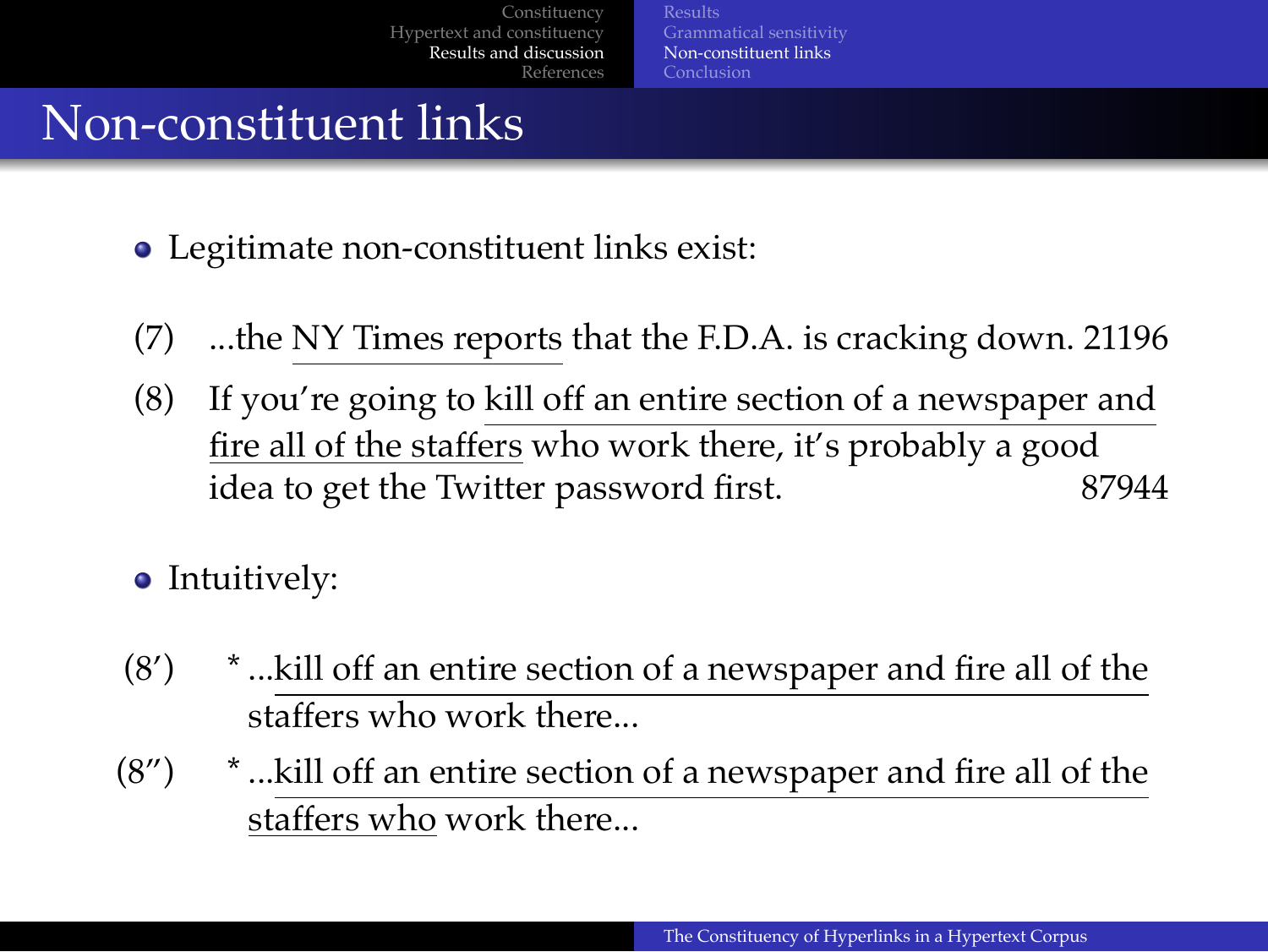. Non-constituent links

- These non-constituent links are not random; they are also rule-governed in some way.
	- Perhaps it's a semantic condition of referentiality?
	- The same string potentially being a constituent in a similar sentence?

Results Grammatical sensitivity Non-constituent links

• The legitimate non-constituent links seem to be an interesting class of linguistic objects which warrant further study.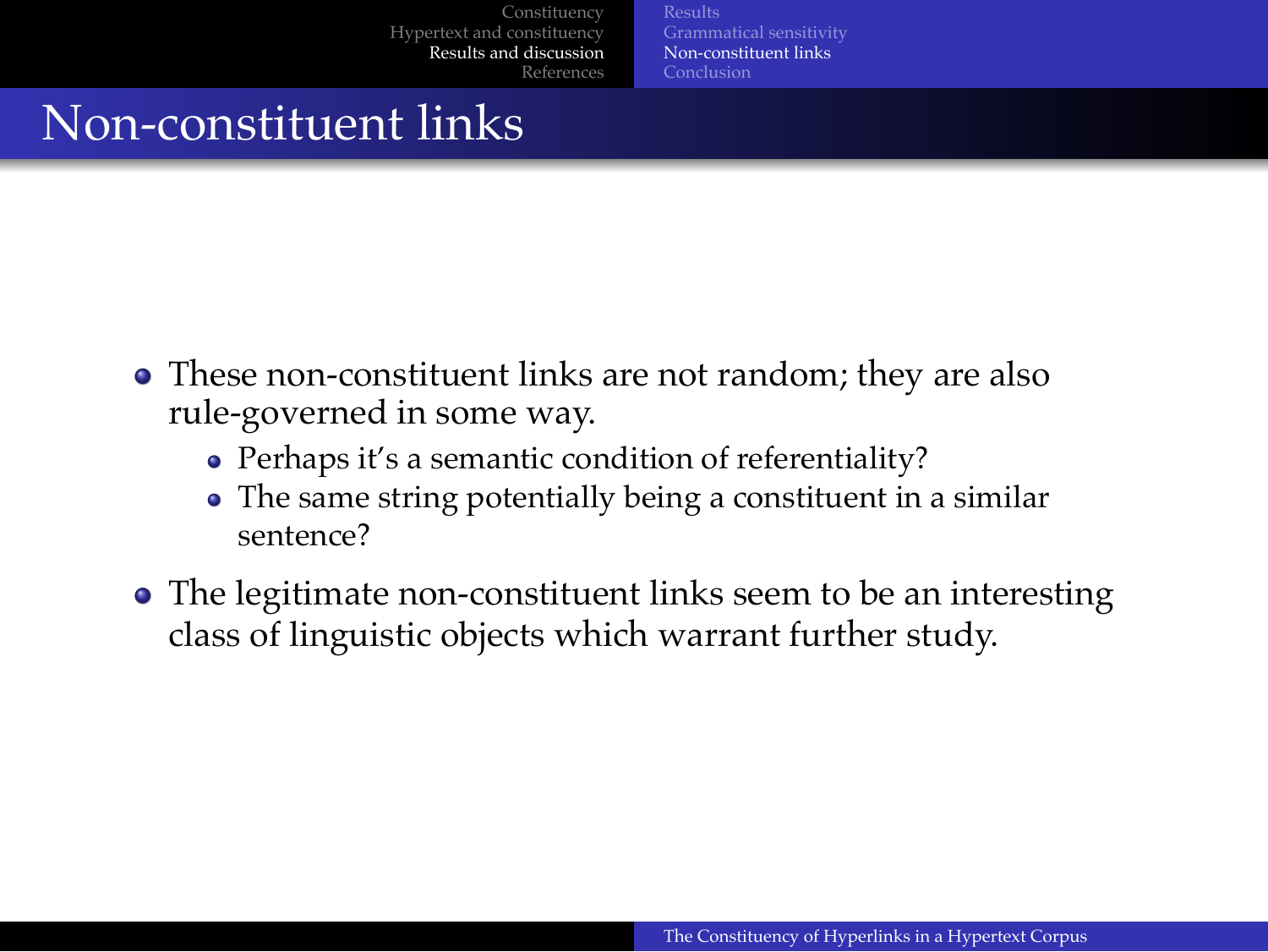## **Conclusion**

.

<sup>1</sup>. Hyperlinks have a strong tendency to reflect the constituent structure of their host sentences, showing sensitivity to structural distinctions.

Grammatical sensitivity Non-constituent links Conclusion

- <sup>2</sup>. The seeds of a novel methodology of studying hyperlink markup in a hypertext corpus to investigate syntactic constituency.
- <sup>3</sup>. True non-constituent links exist, but seem to form an interesting class of linguistic objects which warrants further study.
	- A novel type of linguistic data: a natural class of non-constituents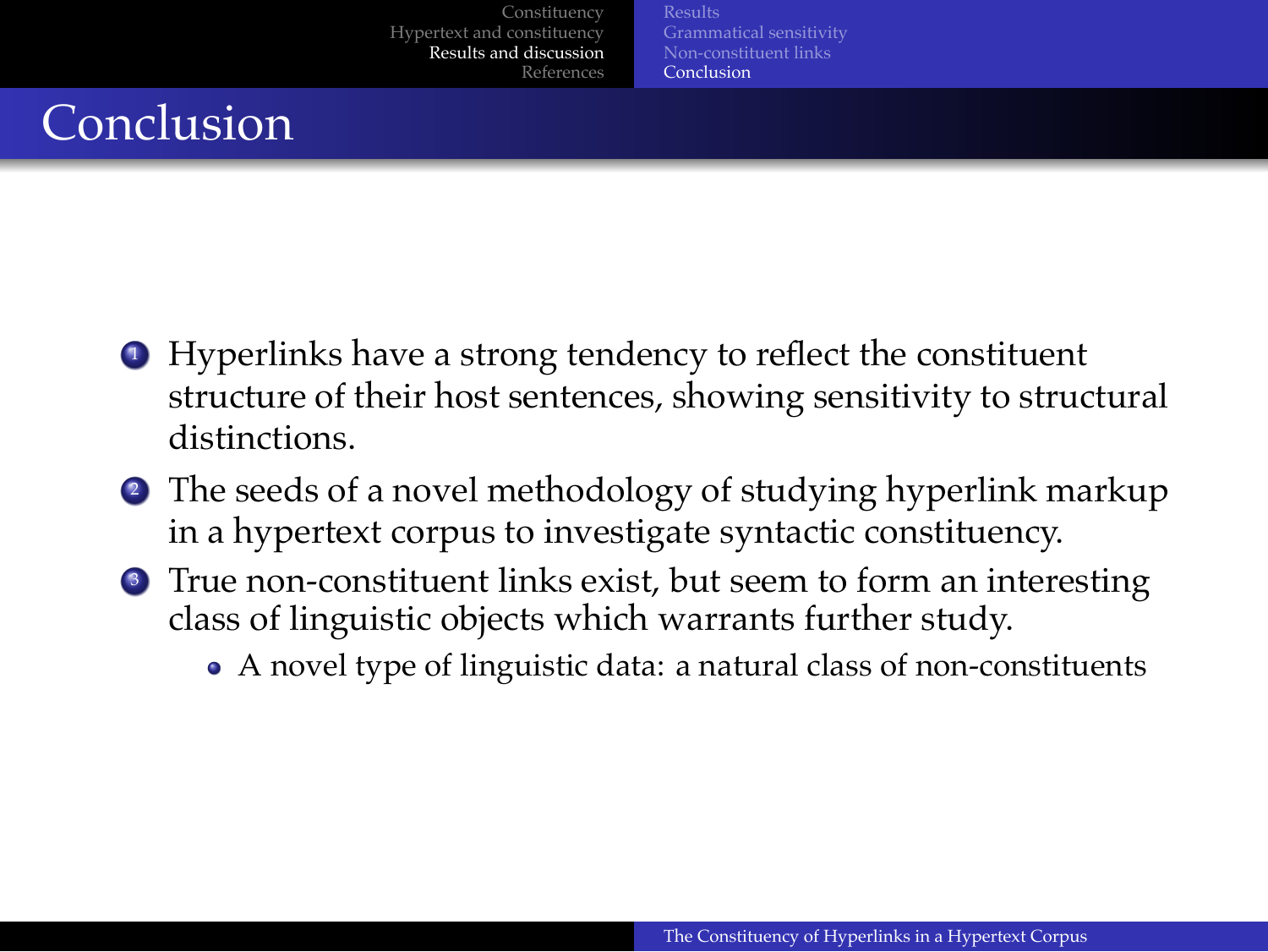## . Next steps

- A more precise evaluation of the hyperlink-constituency hypothesis, using sampling and manual coding.
- Improvement of project corpus and tools, to be made publicly-accessible.
- Potentially, expansion of corpus and tools to another language.

Grammatical sensitivity Non-constituent links Conclusion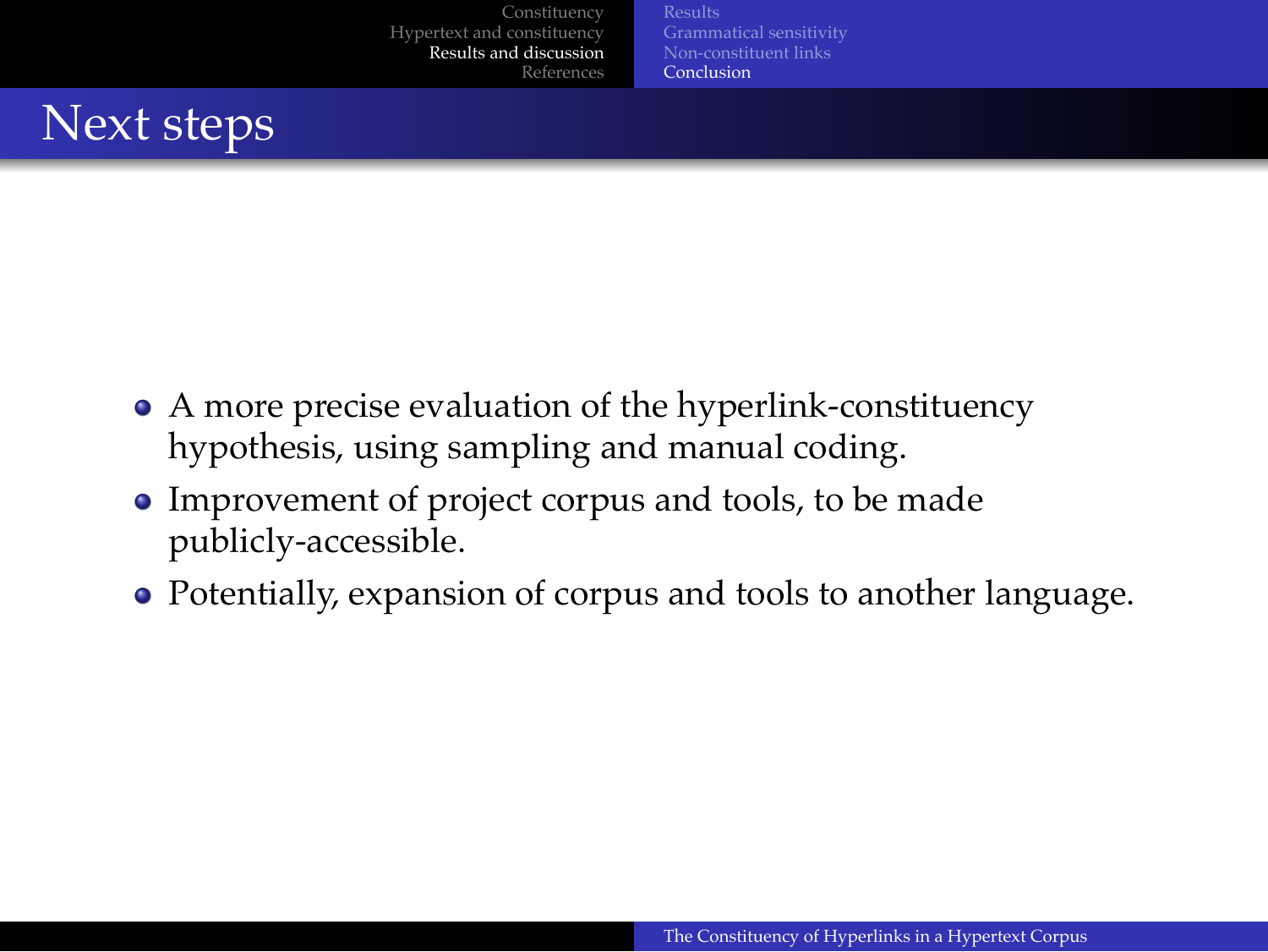. Acknowledgements

Many thanks to my UROP researchers and contributors:

- Patrick Hulin, Patrick Hurst, and Antony Nguyen (MIT)
- Vedrana Janković (Faculty of Electrical Engineering and Computing, Croatia)

Grammatical sensitivity Non-constituent links Conclusion

and to David Barner, David Pesetsky, and Stuart Shieber for comments and discussion. All errors are my own.